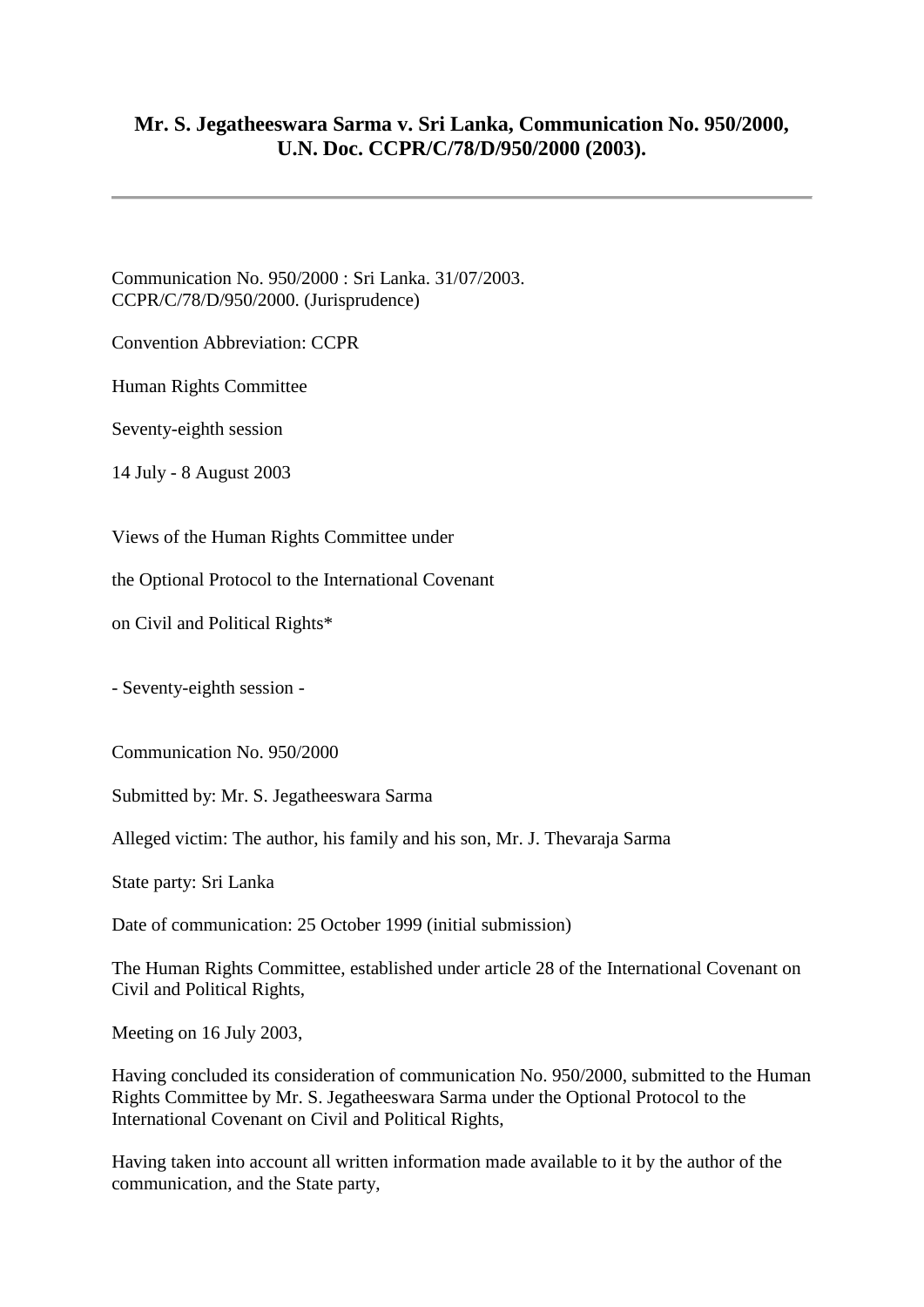Adopts the following:

Views under article 5, paragraph 4, of the Optional Protocol

1.1 The author of the communication, dated 25 October 1999, is Mr. S. Jegatheeswara Sarma, a Sri Lankan citizen who claims that his son is a victim of a violation by the State party of articles 6, 7, 9 and 10 of the International Covenant on Civil and Political Rights (the Covenant) and that he and his family are victims of a violation by the State party of article 7 of the Covenant (1). He is not represented by counsel.

1.2 The Covenant and the Optional Protocol to the Covenant entered into force for the State party respectively on 11 June 1980 and 3 October 1997. Sri Lanka also made a declaration according to which "[t]he Government of the Democratic Socialist Republic of Sri Lanka pursuant to article (1) of the Optional Protocol recognises the competence of the Human Rights Committee to receive and consider communications from individuals subject to the jurisdiction of the Democratic Socialist Republic of Sri Lanka, who claim to be victims of a violation of any of the rights set forth in the Covenant which results either from acts, omissions, developments or events occurring after the date on which the Protocol entered into force for the Democratic Socialist Republic of Sri Lanka, or from a decision relating to acts, omissions, developments or events after that date. The Democratic Socialist Republic of Sri Lanka also proceeds on the understanding that the Committee shall not consider any communication from individuals unless it has ascertained that the same matter is not being examined or has not been examined under another procedure of international investigation or settlement".

1.3 On 23 March 2001, the Committee, acting through its Special Rapporteur for new communications, decided to separate the examination of the admissibility from the merits of the case.

The facts as submitted by the author

2.1 The author alleges that, on 23 June 1990, at about 8.30 am, during a military operation, his son, himself and three others were removed by army members from their family residence in Anpuvalipuram, in the presence of the author's wife and others. The group was then handed over to other members of the military, including one Corporal Sarath, at another location (Ananda Stores Compound Army Camp). The author's son was apparently suspected of being a member of the LTTE (Liberation Tigers of Tamil Eelam) and was beaten and tortured. He was thereafter taken into military custody at Kalaimagal School allegedly after transiting through a number of other locations. There, he was allegedly tortured, hooded and forced to identify other suspects.

2.2 In the meantime, the author and other persons arrested were also transfered to Kalaimagal School, where they were forced to parade before the author's hooded son. Later that day, at about 12.45 pm, the author's son was taken to Plaintain Point Army Camp, while the author and others were released. The author informed the Police, the International Committee of the Red Cross (ICRC) and human rights groups of what had happened.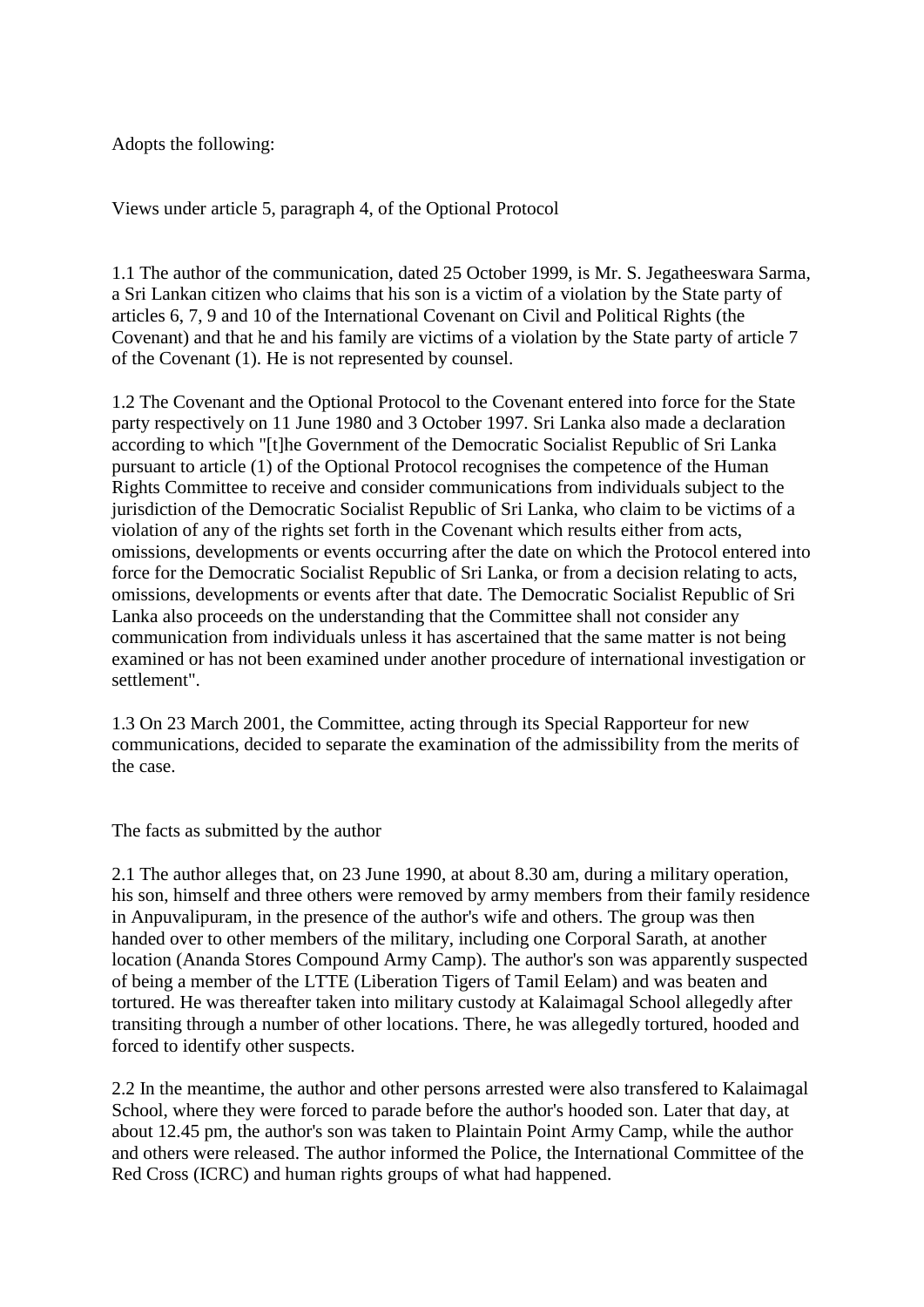2.3 Arrangements were later made for relatives of missing persons to meet, by groups of 50, with Brigadier Pieris, to learn about the situation of the missing ones. During one of these meetings, in May 1991, the author's wife was told that her son was dead.

2.4 The author however claims that, on 9 October 1991 between 1.30 and 2 pm, while he was working at "City Medicals Pharmacy", a yellow military van with license plate Nr. 35 Sri 1919 stopped in front of the pharmacy. An army officer entered and asked to make some photocopies. At this moment, the author saw his son in the van looking at him. As the author tried to talk to him, his son signalled with his head to prevent his father from approaching.

2.5 As the same army officer returned several times to the pharmacy, the author identified him as star class officer Amarasekara. In January 1993, as the "Presidential Mobile Service" was held in Trincomalee (2), the author met the then Prime Minister, Mr. D. B. Wijetunghe and complained about the disappearance of his son. The Prime Minister ordered the release of the author's son, wherever he was found. In March 1993, the military advised that the author's son had never been taken into custody.

2.6 In July 1995, the author gave evidence before the "Presidential Commission of Inquiry into Involuntary Removals and Disappearances in the Northern and Eastern Provinces" (The Presidential Commission of Inquiry), without any result. In July 1998, the author again wrote to the President, and was advised in February 1999 by the Army that no such person had been taken into military custody. On 30 March 1999, the author petitioned to the President, seeking a full inquiry and the release of his son.

The Complaint

3. The author contends that the above facts constitute violations by the State party of articles 6, 7, 9, and 10 of the Covenant.

The State party's observations on the admissibility of the communication

4.1 By submission of 26 February 2001, the State party argues that the Optional Protocol does not apply ratione temporis to the present case. It considers that the alleged incident involving the involuntary removal of the author's son took place on 23 June 1990 and his subsequent disappearance in May 1991, and these events occurred before the entry into force of the Optional Protocol for Sri Lanka.

4.2 The State party argues that the author has not demonstrated that he has exhausted domestic remedies. It is submitted that the author has failed to resort to the following remedies:

-A writ of habeas corpus to the Court of Appeal, which gives the possibility for the Court to force the detaining authority to present the alleged victim before it;

-In cases where the Police refuse or fail to conduct an investigation, article 140 of the State party's Constitution provides for the possibility of applying to the Court of Appeal to obtain a writ of mandamus in cases where a public authority fails or refuses to respect a statutory duty.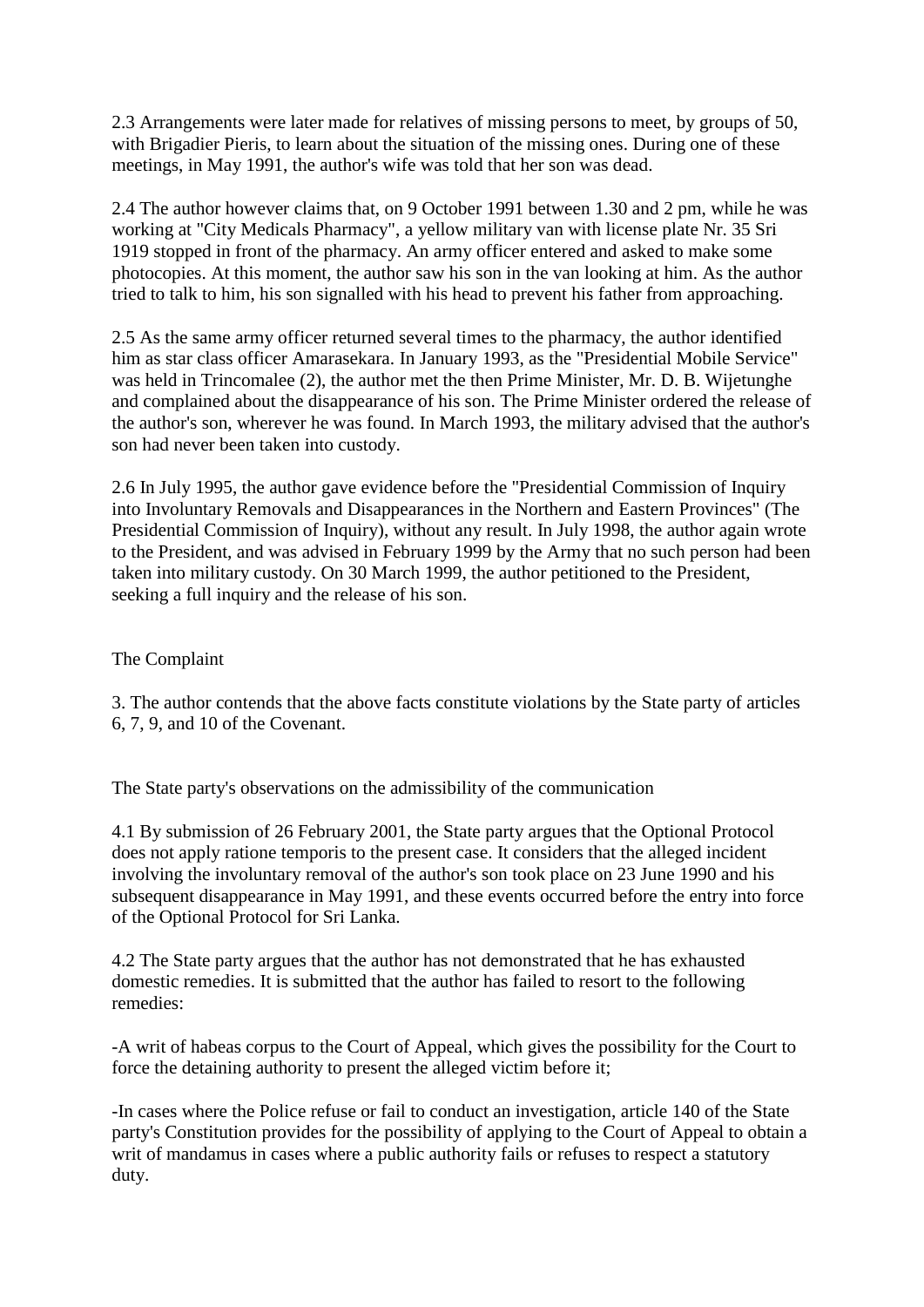-In the absence of an investigation led by the police or if the complainant does not wish to rely on the findings of the police, such complainant is entitled directly to institute criminal proceedings in the Magistrate's Court, pursuant to section 136 (1) (a) of the Code of Criminal Procedure.

4.3 The State party argues that the author has failed to demonstrate that these remedies are or would be ineffective, or would extend over an unreasonable period of time.

4.4 The State party therefore considers that the communication is inadmissible.

Comments by the author

5.1 On 25 May 2001, the author responded to the State party's observations.

5.2 With regard to the competence of the Committee ratione temporis, the author considers that he and his family are suffering from a continuing violation of article 7 as, at least to the present date. he has had no information about his son's whereabouts. The author refers to the jurisprudence of the Committee in Quinteros v. Uruguay (3) and El Megreisi v. Libyan Arab Jamahiriya (4) and maintains that this psychological torture is aggravated by the contradictory replies received from the authorities.

5.3 To demonstrate his continued efforts, the author lists the 39 letters and other requests filed in respect of to the disappearance of his son. These requests were sent to numerous Sri Lankan authorities, including the police, the army, the national human rights commission, several ministries, the president of Sri Lanka and the Presidential Commission of Inquiry. Despite all these steps, the author has not been given any further information as to the whereabouts of his son. Moreover, following the submission of the present communication to the Committee, the Criminal Investigations Department was ordered to record the statements, in Sinhala, of the author and 9 other witnesses whom the author had cited in previous complaints, without any tangible outcome to date.

5.4 The author emphasizes that such inaction is unjustifiable in a situation where he had provided the authorities with the names of the persons responsible for the disappearance, as well as the names of other witnesses. He submitted the following details to the State party's authorities:

"1. On 23.06.1990 my son was removed by Army soldier Corporal Sarath in my presence at Anpuvalipuram. He hails from Girithala, Polanaruwa. He is married to a midwife at 93rd Mile Post, Kantale. She is working at Kantala Hospital.

2. On 09.10.1991 Mr. Amerasekera (Star Badge) from the army brought my son to City Medicals Pharmacy by van Nr. 35 Sri 1919.

3. On 23.06.1990 Army personnel who were on duty during the roundup at Anpuvalipuram:

a) Major Patrick

b) Suresh Cassim [lieutenant]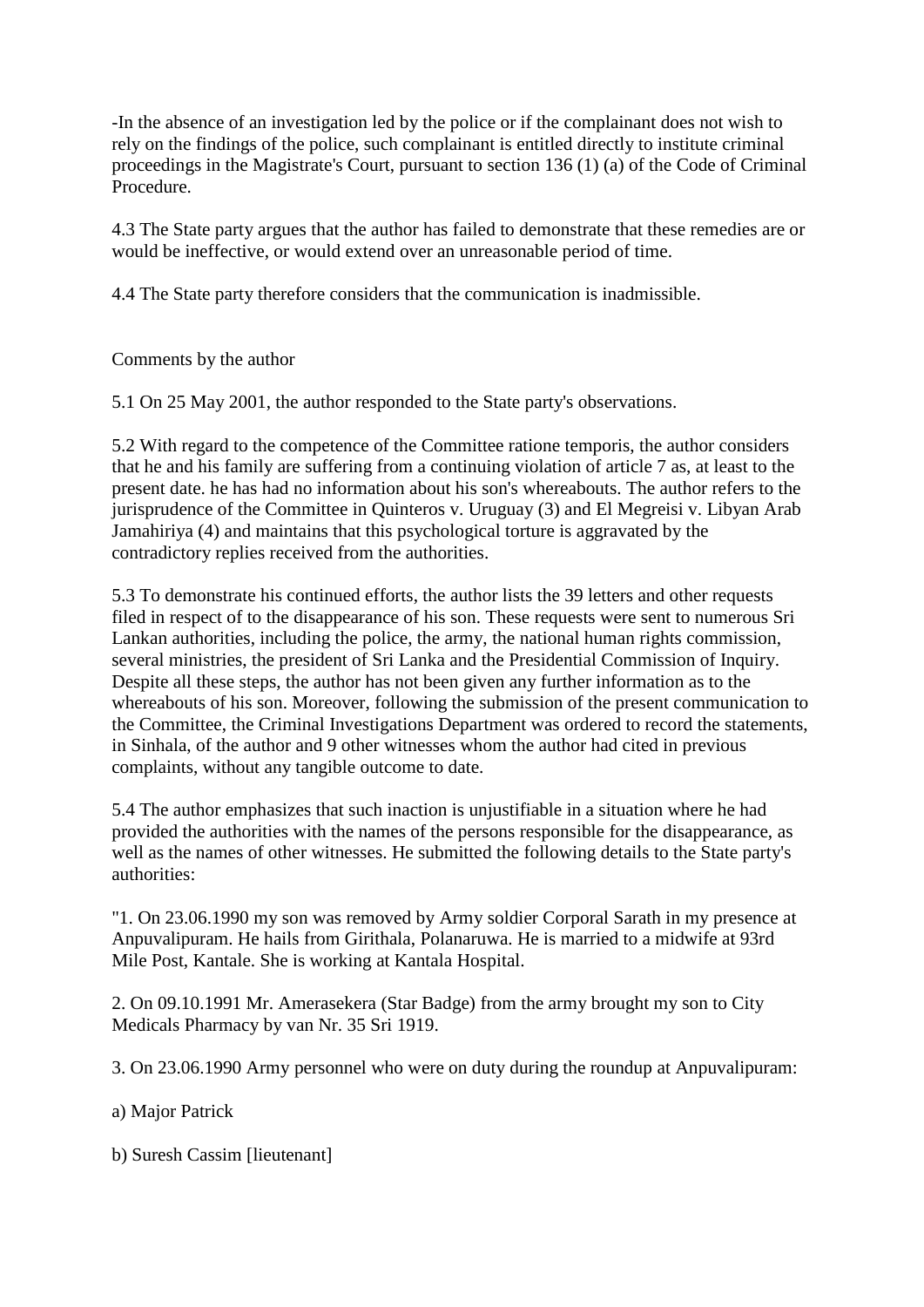c) Jayasekara […]

d) Ramesh (Abeypura)

4. During this period officers on duty at Plantain Point Army Camp. In addition to names mentioned in para. 3:

a) Sunil Tennakoon (at present gone on transfer from here)

b) Tikiri Banda (presently working here)

c) Captain Gunawardena

d) Kundas (European)

5. Witnesses

a) My wife

b) Mr. S. Alagiah, 330, Anpuvalipuram, Trincomalee.

c) Mr. P. Markandu, 442, Kanniya Veethi, Barathipuram, Trinco.

d) Mr. P. Nemithasan, 314, Anpuvalipuram, Trincomalee.

e) Mr. S. Mathavan (maniam Shop) Anpuvalipuram, Trincomalee.

f) Janab. A.L. Majeed, City Medical, Dockyard Road, Trincomalee.

g) Mrs. Malkanthi Yatawara, 80A, Walpolla, Rukkuwila, Nittambuwa.

h) Mr. P. S. Ramiah, Pillaiyar Kovilady, Selvanayagapuram, Trinco."

5.5 The author also testified before the Presidential Commission of Inquiry on 29 July 1995 and refers to the following statement of the commission:

Regarding […] the evidence available to establish such alleged removals or disappearances, [...] there had been large scale corroborative evidence by relatives, neighbours and fellow human beings [sic], as most of these arrests were done in full public view, often from Refugee Camps and during cordon and search operations where large numbers of people witnessed the incidents.

Regarding […] the present whereabouts of the persons alleged to have been so removed or to have so disappeared, the Commission faced a blank wall in this investigation. On the one hand the security service personnel denied any involvement in arrests in spite of large scale corroborative evidence of their culpability. […]

5.6 The author maintains that these facts reveal a violation of article 6, 7, 9 and 10 of the Covenant. (5)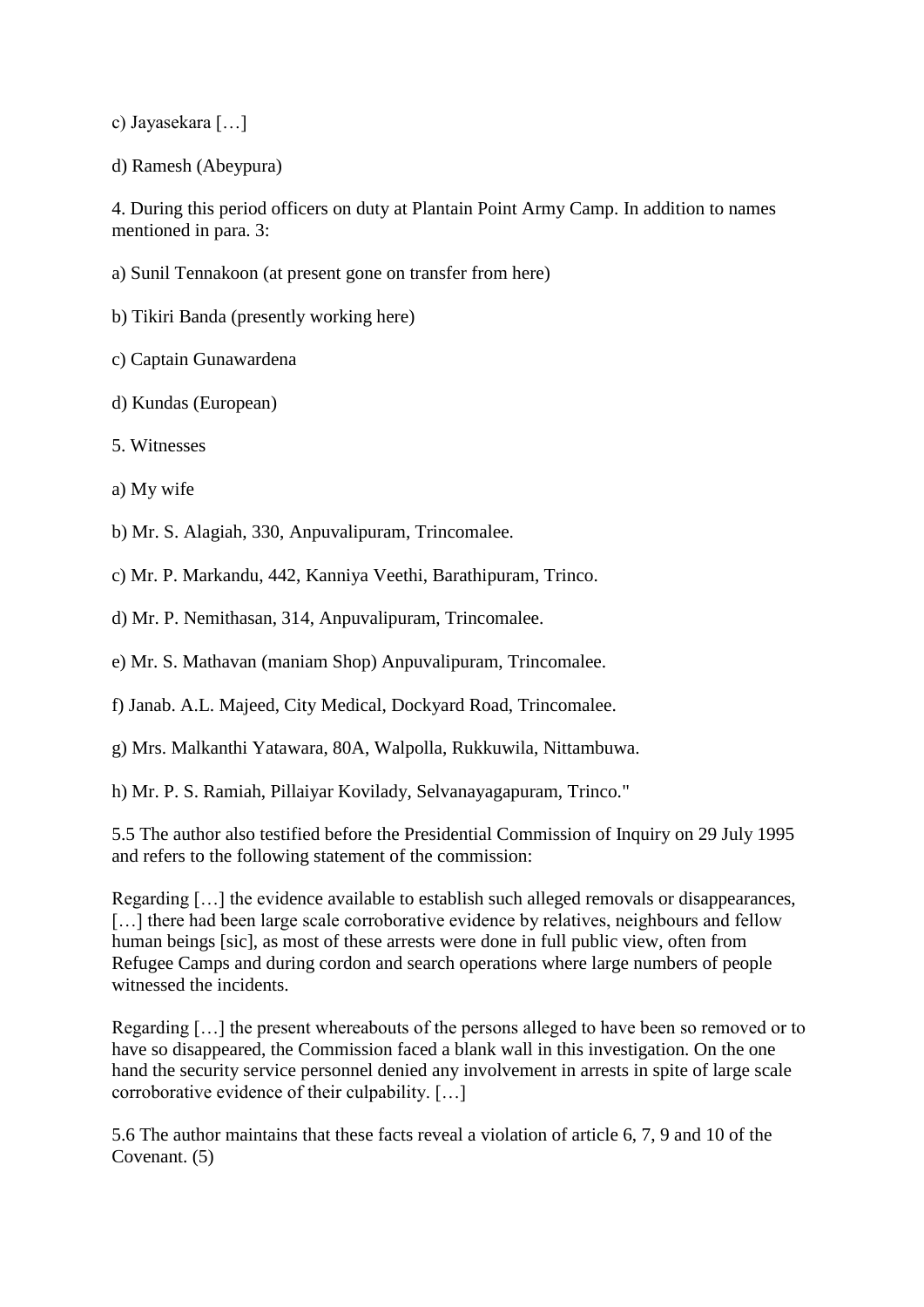5.7 The author argues that he has exhausted all effective, available and not unduly prolonged domestic remedies. Referring to reports of international human rights organizations, the author submits thatthe remedy of habeas corpus is ineffective in Sri Lanka and unnecessarily prolonged. The author also refers to the report of the Working Group on Enforced or Involuntary Disappearances of 28 December 1998, which confirms that even if ordered by courts, investigations are not carried out.

5.8 The author submits that, during the period 1989-1990, in Trincomalee, the law was nonexistent, the courts were not functioning, people were shot at sight and many were arrested. Police stations in the "Northern and Eastern Province" were headed by Sinhalese who arrested and caused the disappearance of hundreds of Tamils. As a result, the author could not report to the police about the disappearance of his son, for fear of reprisals or for being suspected of terrorist activities.

## Decision on admissibility

6.1 At its 74th session, the Committee considered the admissibility of the communication. Having ascertained that the same matter was not being examined and had not been examined under another procedure of international investigation or settlement, the Committee examined the facts that were submitted to it and considered that the communication raised issues under article 7 of the Covenant with regard to the author and his family and under articles 6, paragraph 1, 7, 9, paragraph 1 and 10 of the Covenant with regard to the author's son.

6.2 With respect to the application ratione temporis of the Optional Protocol to the State party, the Committee noted that, upon acceding to the Optional Protocol, Sri Lanka had entered a declaration restricting the Committee's competence to events following the entry into force of the Optional Protocol. However, the Committee considered that although the alleged removal and subsequent disappearance of the author's son had taken place before the entry into force of the Optional Protocol for the State party, the alleged violations of the Covenant, if confirmed on the merits, may have occurred or continued after the entry into force of the Optional Protocol.

6.3 The Committee also examined the question of exhaustion of domestic remedies and considered that in the circumstances of the case, the author had used the remedies that were reasonably available and effective in Sri Lanka. The Committee noted that, in 1995, the author had instituted a procedure with an ad hoc body (the Presidential Commission of Inquiry into Involuntary Removals and Disappearances in the Northern and Eastern Provinces) that had been especially created for cases like this one. Bearing in mind that this Commission had not, after 7 years, reached a final conclusion about the disappearance of the author's son, the Committee was of the view that this remedy was unreasonably prolonged. Accordingly, it declared the communication admissible on 14 March 2002.

State party's submission on the merits

7.1 On 22 April 2002, the State party commented on the merits of the communication.

7.2 On the facts of the case and the steps that have been taken after the alleged disappearance of the author's son, the State party submits that, on 24 July and 30 October 2000, the Attorney General of Sri Lanka received two letters from the author seeking "inquiry and release" of his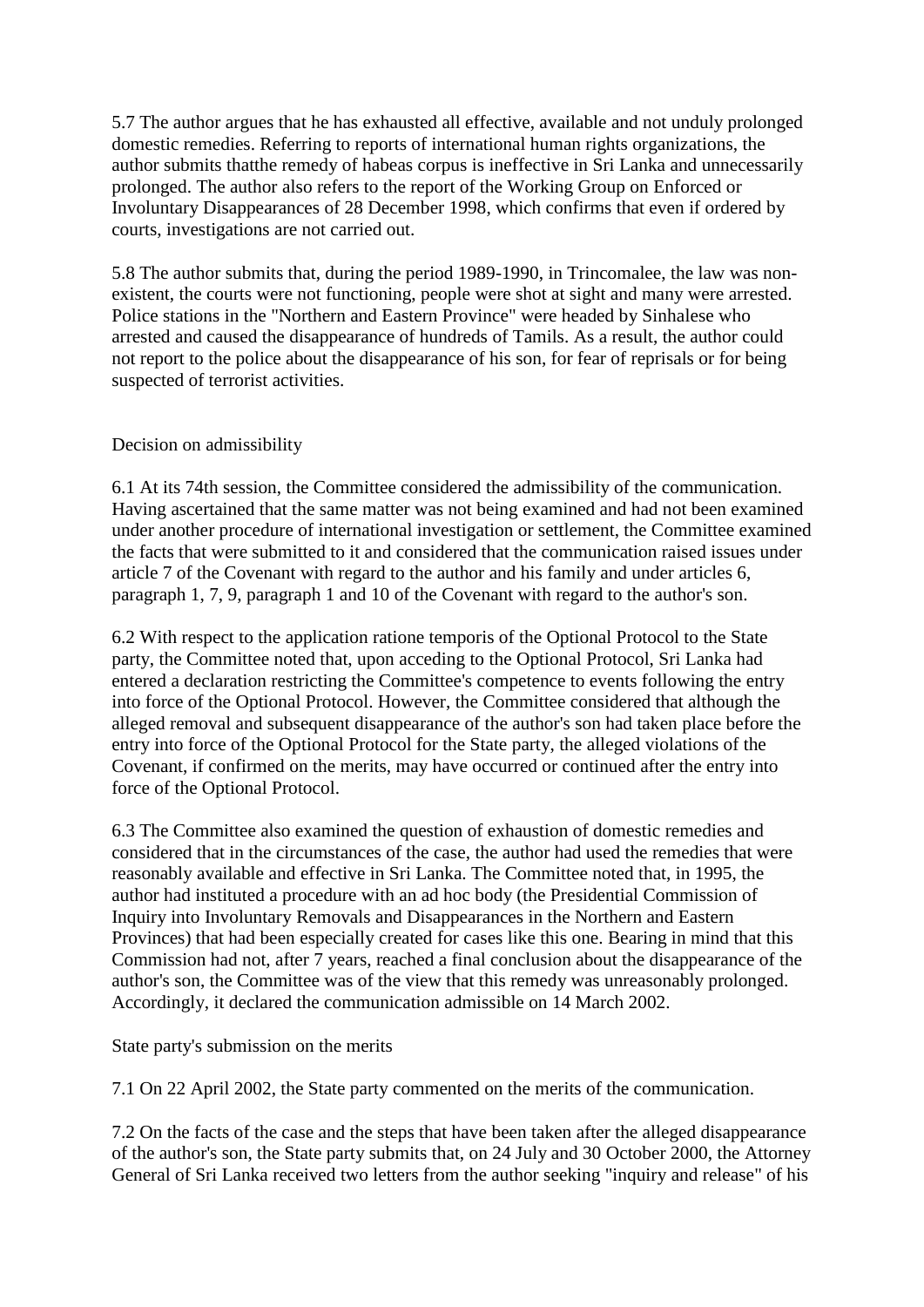son from the Army. Further to these requests, the Attorney General's Department inquired with the Sri Lankan Army as to whether the author's son had been arrested and whether he was still being detained. Inquiries revealed that neither the Sri Lanka Navy, nor the Sri Lanka Air Force, nor the Sri Lanka Police had arrested or detained the author's son. The author's requests were transmitted to the Missing Persons Commission (MPC) Unit of the Attorney General's Department. On 12 December 2000, the coordinator of the MPC informed the author that suitable action would be taken and advised the Inspector General of Police (IGP) to conduct criminal investigation into the alleged disappearance.

7.3 On 24 January 2001, detectives of the Disappearance Investigations Unit (DIU) met with a number of persons, including the author and his wife, interviewed them and recorded their statements. On 25 January 2001, the DIU visited Plaintain Point Army Camp. On the same day and between 8 and 27 February 2001, a number of other witnesses were interviewed by the DIU.(6) Between 3 April and 26 June 2001, the DIU proceeded to the interview of 10 Army personnel, including the Officer commanding the Security Forces of the Trincomalee Division in 1990/91. The DIU completed its investigation on 26 June 2001 and transmitted its report to the MPC, which, on 22 August 2001, requested further investigation on particular points. The results of this additional investigation were transmitted to the MPC on 24 October 2001.

7.4 The State party submits that the results of the criminal investigation have revealed that, on 23 June 1990, Corporal Ratnamala Mudiyanselage Sarath Jayasinghe Perera (hereafter Corporal Sarath) of the Sri Lankan Army and two other unidentified persons had "involuntarily removed (abducted)" (7) the author's son. This abduction was independent of the "cordon and search operation" carried out by the Sri Lankan Army in the village of Anpuwalipuram in the District of Trincomalee, in order to identify and apprehend terrorist suspects. During this operation, arrests and detention for investigation did indeed take place in accordance with the law but the responsible officers were unaware of Corporal Sarath's conduct and of the author's son's abduction. The investigation failed to prove that the author's son had been detained at Plaintain Point Army Camp or in any other place of detention, and the whereabouts of the author's son could not be ascertained.

7.5 Corporal Sarath denied any involvement in the incident and did not provide information on the author's son, nor any acceptable reasons why witnesses would have falsely implicated him. The MPC thus decided to proceed on the assumption that he and two unidentified persons were responsible for the "involuntary removal" of the author's son.

7.6 With regard to the events of 9 October 1991, when the author allegedly saw his son in company of Lieutenant Amarasekera, the investigation revealed that, during the relevant period, there was no officer of such name in the District of Trincomalee. The person on duty in the relevant area in 1990/91 was officer Amarasinghe who died soon thereafter as a result of a terrorist attack.

7.7 On 18 February 2002, the author sent another letter to the Attorney General stating that his son had been "removed" by Corporal Sarath, requesting that the matter be expedited and that his son be handed over without delay. On 28 February 2002, the Attorney General informed the author that his son had disappeared after his abduction on 23 June 1990, and that his whereabouts were unknown.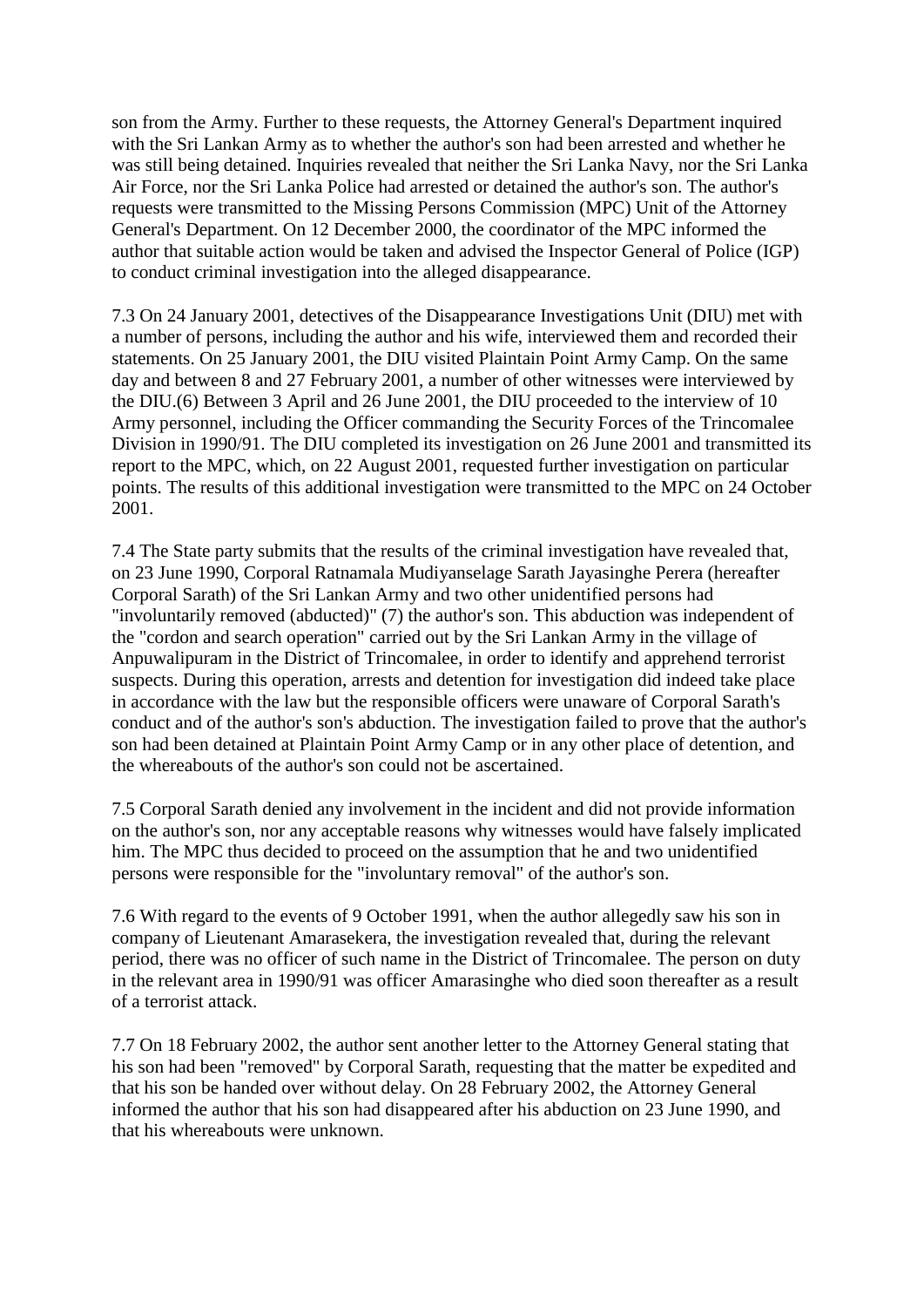7.8 On 5 March 2002, Corporal Sarath was indicted of having "abducted" the author's son on 23 June 1990 and along with two other unknown perpetrators, an offence punishable under section 365 of the Sri Lankan Penal Code. The indictment was forwarded to the High Court of Trincomalee and the author was so informed on 6 March 2002. The State party submits that Corporal Sarath was indicted for "abduction" because its domestic legislation does not provide for a distinct criminal offence of "involuntary removal". Moreover, the results of the investigation did not justify the assumption that Corporal Sarath was responsible for the murder of the victim, as the latter was seen alive on 9 October 1991. The trial of Corporal Sarath will commence in late 2002.

7.9 The State party submits that it did not, either directly or through the relevant field commanders of its Army, cause the disappearance of the author's son. Until the completion of the investigation referred to above, the conduct of Corporal Sarath was unknown to the State party and constituted illegal and prohibited activity, as shown by his recent indictment. In the circumstances, the State party considers that the "disappearance" or the deprivation of liberty of the author's son cannot be seen as a violation of his human rights.

7.10 The State party reiterates that the alleged "involuntary removal" or the "deprivation of liberty" of the author's son on 23 June 1990 and his subsequent alleged disappearance on or about 9 October 1991 occurred prior to the ratification of the Optional Protocol by Sri Lanka, and that there is no material in the communication that would demonstrate a "continuing violation".

7.11 The State party therefore contends that the communication is without merits and that it should, in any event, be declared inadmissible due to the reasons developed in paragraph 7.10.

## Author's comments

8.1 On 2 August 2002, the author commented on the State party's observations on the merits.(8)

8.2 The author submits that the disappearance of his son took place in a context where disappearances were systemic. He refers to the "final Report of the Commission of Inquiry into Involuntary Removal or Disappearance of Persons in the Northern and Eastern Provinces" of 1997, according to which:

[Y]outh in the North and East disappeared in droves in the latter part of 1989 and during the latter part of 1990. This large scale disappearances of youth is connected with the military operations started against the JVP in the latter part of 1989 and against the LTTE during Eleam War II beginning in June 1990 […] It was obvious that a section of the Army was carrying out the instructions of its Political Superiors with a zeal worthy of a better cause. Broad power was given to the Army under the Emergency Regulations which included the power to dispose of the bodies without post-mortem or inquests and this encouraged a section of the Army to cross the invisible line between the legitimate Security Operation and large scale senseless arrests and killings.

8.3 The author emphasizes that one aspect of disappearances in Sri Lanka is the absolute impunity that officers and other agents of the State enjoy, as illustrated in the Report of the Working Group on Enforced or Involuntary Disappearances after its third visit to Sri Lanka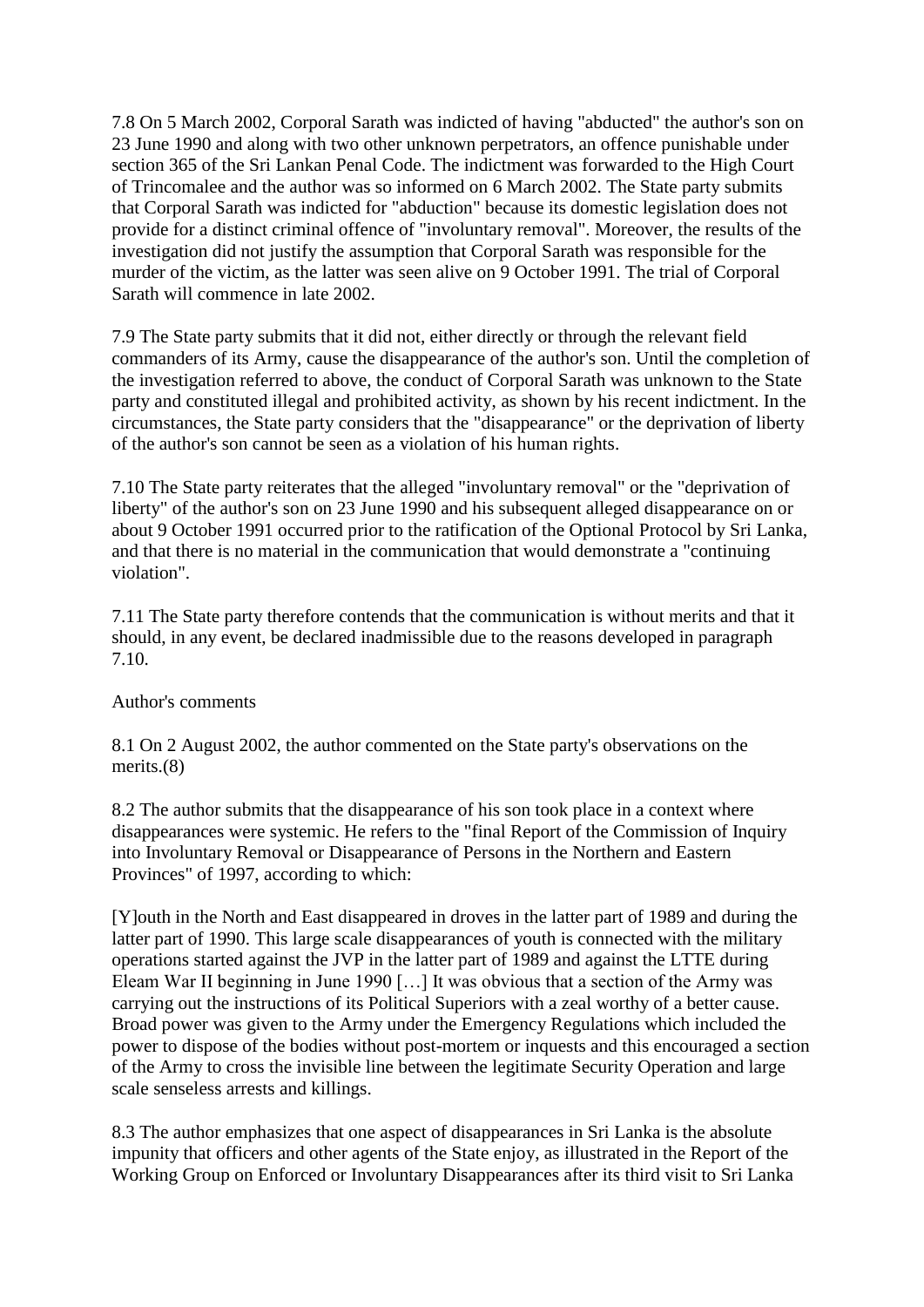in 1999 (9). The author argues that the disappearance of his son is an act committed by State agents as part of a pattern and policy of enforced disappearances in which all levels of the State apparatus are implicated.

8.4 The author draws attention to the fact that the State party does not contest that the author's son has disappeared, even if it claims not to be responsible; that it confirms that the author's son was abducted on 23 June 1990 by Corporal Sarath and two other unidentified officers, although in a manner which was "distinctly separate and independent" from the cordon and search operation that was carried out by the Army in this location at the same time; and that it submits that officers of the Army had been unaware of Corporal Sarath's conduct and the author's son abduction.

8.5 The author indicates that enforced disappearances represent a clear breach of various provisions of the Covenant, including its article 7,(10) and, emphasizing that one of the main issues of this case is that of imputability, considers that there is little doubt that his son's disappearance is imputable to the State party because the Sri Lankan Army is indisputably an organ of that State (11). Where the violation of Covenant rights is carried out by a soldier or other official who uses his or her position of authority to execute a wrongful act, the violation is imputable to the State,(12) even where the soldier or the other official is acting beyond his authority. The author, relying on the judgment of the Inter-American Court of Human Rights in the Velasquez Rodriguez Case (13) and that of the European Court of Human Rights, concludes that, even where an official is acting ultra vires, the State will find itself in a position of responsibility if it provided the means or facilities to accomplish the act. Even if, and this is not known in this case, the officials acted in direct contravention of the orders given to them, the State may still be responsible. (14)

8.6 The author maintains that his son was arrested and detained by members of the Army, including Corporal Sarath and others unidentified, in the course of a military search operation and that these acts resulted in the disappearance of his son. Pointing to the overwhelming evidence before the Presidential Committee of Inquiry indicating that many of those in Trincomalee who were arrested and taken to Plaintain Point Army Camp were not seen again, the assertion that this disappearance was an isolated act initiated solely by Corporal Sarath, without the knowledge or complicity of other levels within the military chain of command, defies credibility.

8.7 The author contends that the State party is responsible for the acts of Corporal Sarath even if, as it is suggested by the State party, his acts were not part of a broader military operation because it is undisputed that the acts were carried out by Army personnel. Corporal Sarath was a in uniform at the relevant time and it is not disputed that he was under the orders of an officer to conduct a search operation in that area during the period in question. The State party thus provided the means and facilities to accomplish the imputed act. That Corporal Sarath was a low ranking officer acting with a wide margin of autonomy and without orders from superiors does not exempt the State party from its responsibility.

8.8 The author further suggests that even if the acts were not directly attributable to the State party, its responsibility can arise due to its failure to meet the positive obligations to prevent and punish certain serious violations such as arbitrary violations of the right to life. This may arise whether or not the acts are carried out by non-state actors.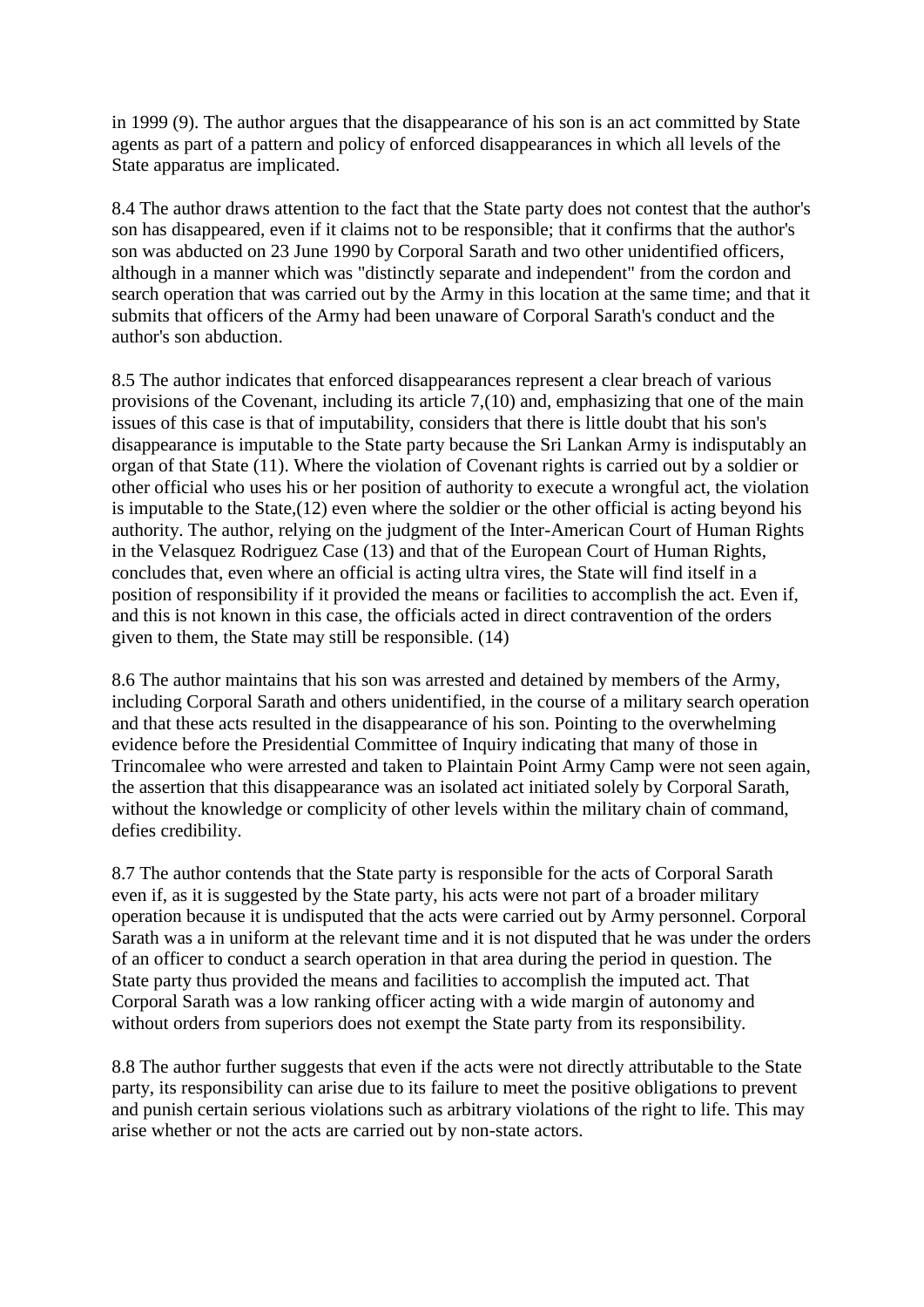8.9 The author argues in this respect that the circumstances of this case must establish, at a minimum, a presumption of responsibility that the State party has not rebutted. In this case, referring to the jurisprudence of the Committee,(15) it is indeed the State party, not the author, that is in a position to access relevant information and therefore the onus must be on the State to refute the presumption of responsibility. The State party has failed to initiate a thorough inquiry into the author's allegations in areas within which it alone has access to the relevant information, and to provide the Committee with relevant information.

8.10 The author argues that according to the jurisprudence of the Committee (16) and that of the Inter-American Court of Human Rights, the State party had a responsibility to investigate the disappearance of the author's son in a thorough and effective manner, to bring to justice those responsible for disappearances, and to provide compensation for the victims' families.(17)

8.11 In the present case, the State party has failed to investigate effectively its responsibility and the individual responsibility of those suspected of the direct commission of the offences and gave no explanation as to why an investigation was commenced some 10 years after the disappearance was first brought to the attention of the relevant authorities. The investigation did not provide information on orders that may have been given to Corporal Sarath and others regarding their role in search operations, nor has it considered the chain of command. It has not provided information about the systems in place within the military concerning orders, training, reporting procedures or other process to monitor the activity of soldiers which may support or undermine the claim that his superiors did not order and were not aware of the activities of the said Corporal. It did not provide evidence that Corporal Sarath or his colleagues were acting in a personal capacity without the knowledge of other officers.

8.12 There are also striking omissions in the evidence gathered by the State party. The records of the ongoing military operations in this area in 1990 have indeed not been accessed or produced and no detention records or information relating to the cordon and search operation have been adduced. It also does not appear that the State party has made investigations into the vehicle bearing registration number 35 SRI 1919 in which the author's son was last seen. The Attorney General who filed the indictment against Corporal Sarath has not included key individuals as witnesses for the prosecution, despite the fact that they had already provided statements to the authorities and may provide crucial testimony material to this case. These include Poopalapillai Neminathan, who was arrested along with the author's son and was detained with him at the Plaintain Point Army Camp, Santhiya Croose, who was also arrested along with the author's son but was released en route to the Plaintain Point Army Camp, S.P. Ramiah, who witnessed the arrest of the author's son and Shammugam Algiah from whose house the author's son was arrested. Moreover, there is no indication of any evidence having been gathered as to the role of those in the higher echelons of the Army as such officers may themselves be criminally responsible either directly for what they ordered of instigated or indirectly by dint of their failure to prevent or punish their subordinates.

8.13 On the admissibility of the communication, the author emphasizes that the Committee already declared the case admissible on 14 March 2002 and maintains that the events complained of have continued after the ratification of the Optional Protocol by the State party to the day of his submission. The author also cites article 17 of the United Nations Declaration on the Protection of All Persons from Enforced Disappearance. (18)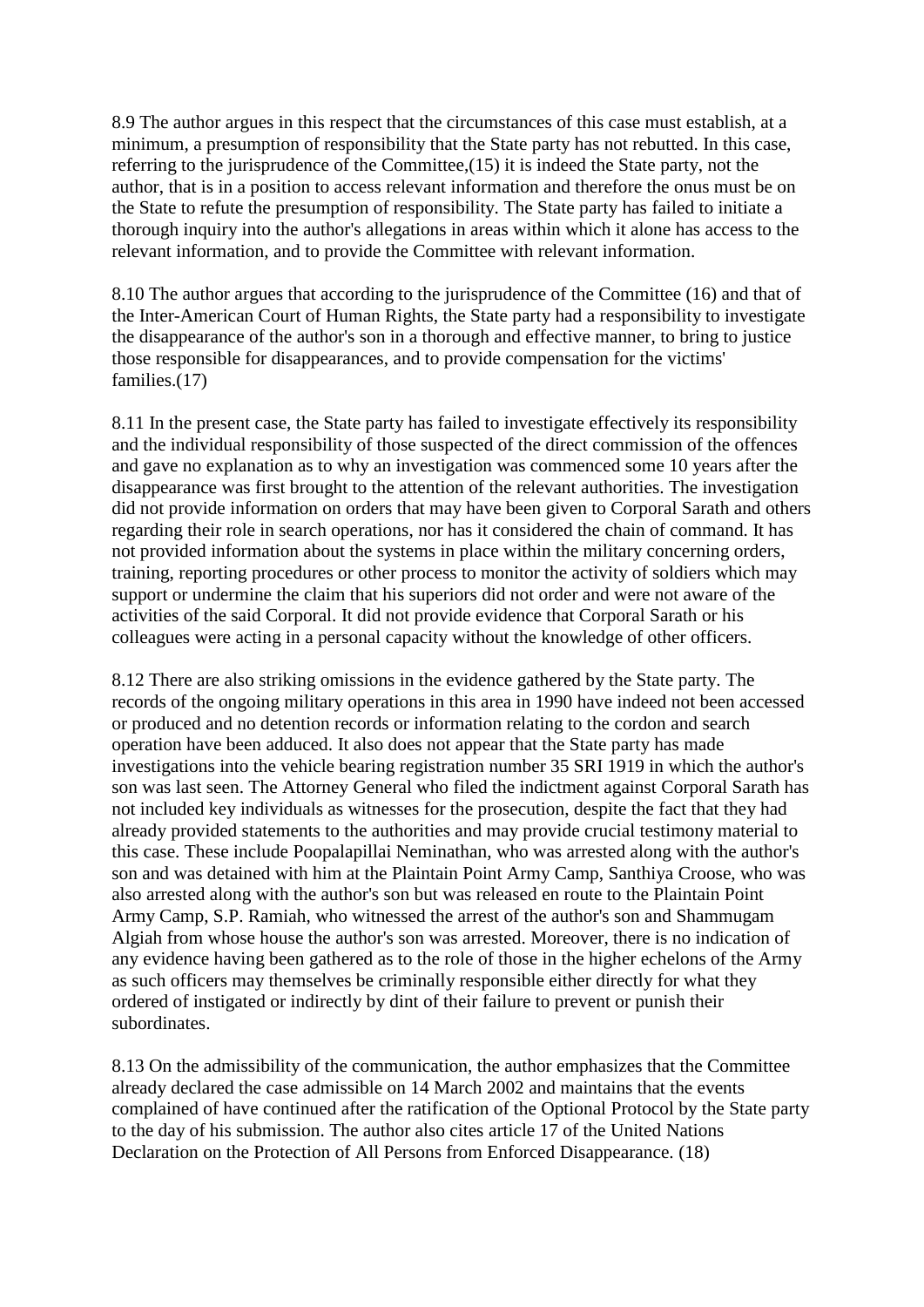8.14 The author asks the Committee to hold the State party responsible for the disappearance of his son and declare that it has violated Articles 2, 6, 7, 9, 10 and 17 of the Covenant. He further asks that the State party undertake a thorough and effective investigation, along the lines suggested above; provide him with adequate information resulting from its investigation; release his son; and pay adequate compensation.

Examination of the merits

9.1 The Human Rights Committee has considered the present communication in the light of all the information made available to it by the parties, as provided in article 5, paragraph 1 of the Optional Protocol.

9.2 With regard to the author's claim in respect of the disappearance of his son, the Committee notes that the State party has not denied that the author's son was abducted by an officer of the Sri Lankan Army on 23 June 1990 and has remained unaccounted for since then. The Committee considers that, for purposes of establishing State responsibility, it is irrelevant in the present case that the officer to whom the disappearance is attributed acted ultra vires or that superior officers were unaware of the actions taken by that officer (19) . The Committee therefore concludes that, in the circumstances, the State party is responsible for the disappearance of the author's son.

9.3 The Committee notes the definition of enforced disappearance contained in article 7, paragraph 2 (i) of the Rome Statute of the International Criminal Court (20): Enforced disappearance of persons" means the arrest, detention or abduction of persons by, or with the authorization, support or acquiescence of, a State or a political organization, followed by a refusal to acknowledge that deprivation of freedom or to give information on the fate or whereabouts of those persons, with the intention of removing them from the protection of the law for a prolonged period of time. Any act of such disappearance constitutes a violation of many of the rights enshrined in the Covenant, including the right to liberty and security of person (article 9), the right not to be subjected to torture or to cruel, inhuman or degrading treatment or punishment (article 7), and the right of all persons deprived of their liberty to be treated with humanity and with respect for the inherent dignity of the human person (article 10). It also violates or constitutes a grave threat to the right to life (article 6).(21)

9.4 The facts of the present case clearly illustrate the applicability of article 9 of the Covenant concerning liberty and security of the person. The State party has itself acknowledged that the arrest of the author's son was illegal and a prohibited activity. Not only was there no legal basis for his arrest, there evidently was none for the continuing detention. Such a gross violation of article 9 can never be justified. Clearly, in the present case, in the Committee's opinion, the facts before it reveal a violation of article 9 in its entirety.

9.5 As to the alleged violation of article 7, the Committee recognizes the degree of suffering involved in being held indefinitely without any contact with the outside world (22), and observes that, in the present case, the author appears to have accidentally seen his son some 15 months after the initial detention. He must, accordingly, be considered a victim of a violation of article 7. Moreover, noting the anguish and stress caused to the author's family by the disappearance of his son and by the continuing uncertainty concerning his fate and whereabouts,(23) the Committee considers that the author and his wife are also victims of violation of article 7 of the Covenant. (24) The Committee is therefore of the opinion that the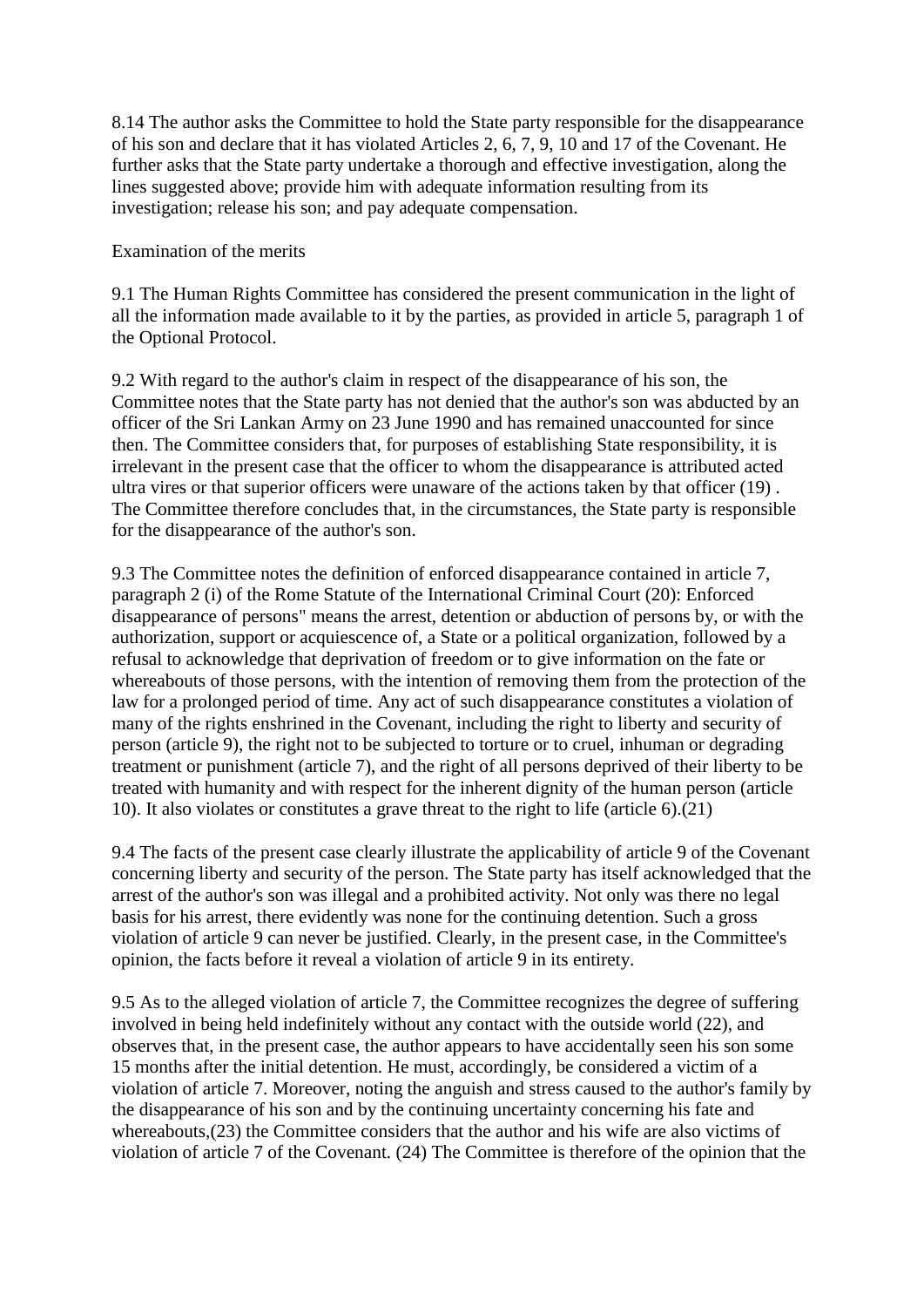facts before it reveal a violation of article 7 of the Covenant both with regard to the author's son and with regard to the author's family.

9.6 As to the possible violation of article 6 of the Covenant, the Committee notes that the author has not asked the Committee to conclude that his son is dead. Moreover, while invoking article 6, the author also asks for the release of his son, indicating that he has not abandoned hope for his son's reappearance. The Committee considers that, in such circumstances, it is not for it to appear to presume the death of the author's son. Insofar as the State party's obligations under paragraph 11 below would be the same with or without such a finding, the Committee considers it appropriate in the present case not to make any finding in respect of article 6.

9.7 In the light of the above findings, the Committee does not consider it necessary to address the author's claims under articles 10 and 17 of the Covenant.

10. The Human Rights Committee, acting under article 5, paragraph 4, of the Optional Protocol, is of the view that the facts before it disclose a violation of articles 7 and 9 of the International Covenant on Civil and Political Rights with regard to the author's son and article 7 of the International Covenant on Civil and Political Rights with regard to the author and his wife.

11. In accordance with article 2, paragraph 3 (a), of the Covenant, the State party is under an obligation to provide the author and his family with an effective remedy, including a thorough and effective investigation into the disappearance and fate of the author's son, his immediate release if he is still alive, adequate information resulting from its investigation, and adequate compensation for the violations suffered by the author's son, the author and his family. The Committee considers that the State party is also under an obligation to expedite the current criminal proceedings and ensure the prompt trial of all persons responsible for the abduction of the author's son under section 356 of the Sri Lankan Penal Code and to bring to justice any other person who has been implicated in the disappearance. The State party is also under an obligation to prevent similar violations in the future.

12. Bearing in mind that, by becoming a party to the Optional Protocol, the State party has recognized the competence of the Committee to determine whether there has been a violation of the Covenant or not and that, pursuant to article 2 of the Covenant, the State party has undertaken to ensure to all individuals within its territory or subject to its jurisdiction the rights recognized in the Covenant and to provide an effective and enforceable remedy in case a violation has been established, the Committee wishes to receive from the State party, within ninety days, information about the measures taken to give effect to the Committee's Views. The State party is also requested to publish the Committee's Views.

\_\_\_\_\_\_\_\_\_\_\_\_\_\_\_\_\_\_\_\_\_\_\_\_\_\_

Adopted in English, French and Spanish, the English text being the original version. Subsequently to be issued in Arabic, Chinese and Russian as part of the Committee's annual report to the General Assembly.

<sup>\*\*</sup> The following members of the Committee participated in the examination of the present communication: Mr. Abdelfattah Amor, Mr. Prafullachandra Natwarlal Bhagwati, Mr. Maurice Glèlè Ahanhanzo, Mr. Walter Kälin, Mr. Ahmed Tawfik Khalil, Mr. Rajsoomer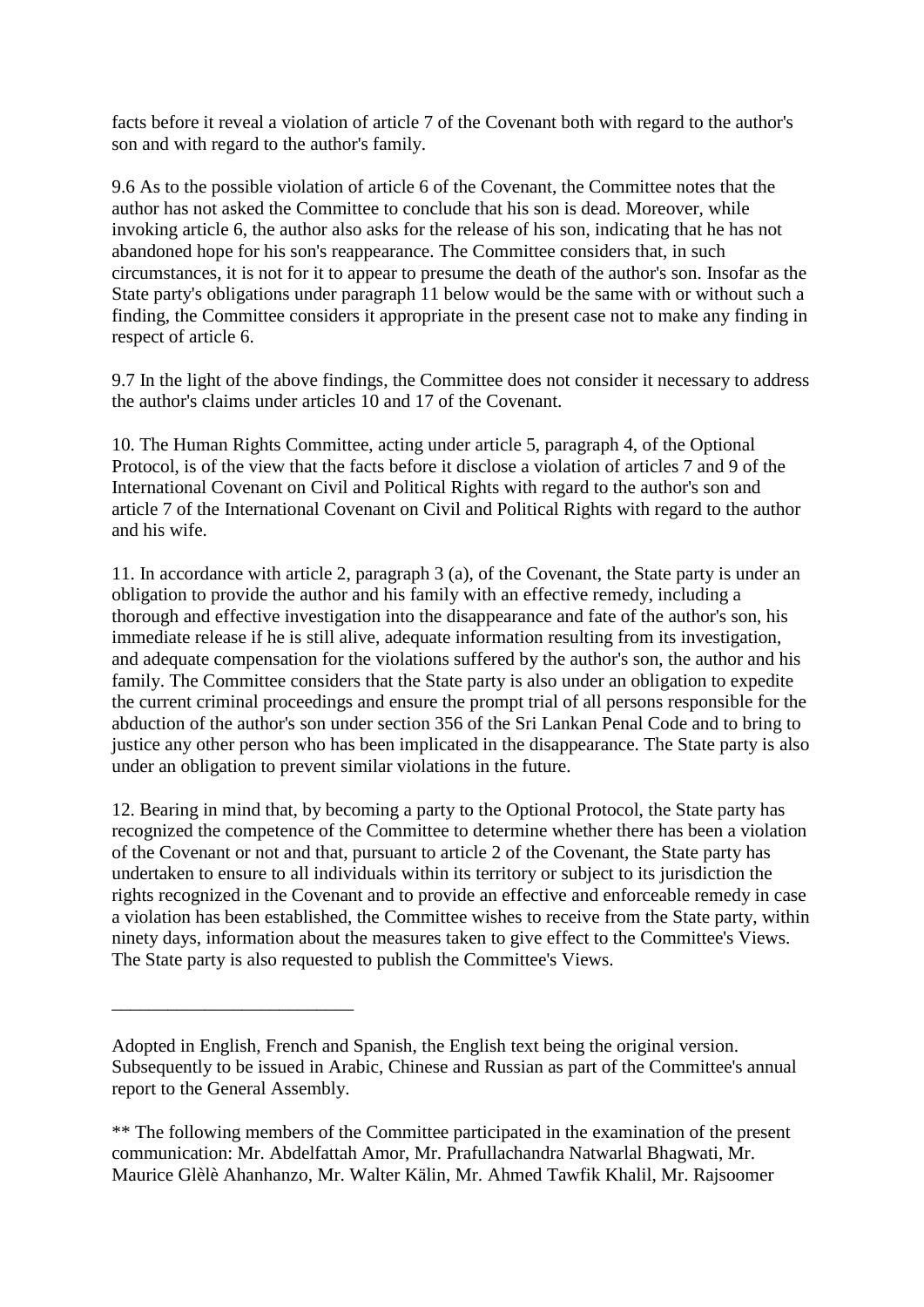Lallah, Mr. Rafael Rivas Posada, Sir Nigel Rodley, Mr. Martin Scheinin, Mr. Ivan Shearer, Mr. Hipólito Solari Yrigoyen, Ms. Ruth Wedgwood, Mr. Roman Wieruszewski and Mr. Maxwell Yalden.

**Notes** 

1. Although the author did not invoke any specific provision of the Covenant in his initial communication, he did so in his comments of 25 May 2001 on the State party's observations on admissibility.

2. The author does not explain what this means.

3. Case No. 107/1981, Views adopted on 21 July 1983.

4. Case No. 440/1990, Views adopted on 24 March 1994.

5. The author does not specify who is the alleged victim of each of these alleged violations.

6. The State party mentions the names of the following persons: Alagaiyah Rajeswari, Sanmugan Alagaijah, Ponnam Marakandu, Puwalupullai Nemidasan, Senarajasingham Muralidaran, Ratnam Arukwachelwam, Nagalingam Jayakanthan, Allapitchchei Abidulamjeed, Sakkaya Crush Prinsh Rajasekeran, Segarajasingham Muralidaran, Periyasim Selvaray Raamaiah, Ajith Rasakin and Madawanpullai Krishnapillai.

7. Note to the members of the WG: The State party does not explains what it means by "involuntary removal".

8. For the purpose of these comments, the author was assisted by Mr. Velupillai Sittampalam Ganesalingam, Legal Director of Home for Human Rights, and Interights.

9. E/CN.4/2000/64/Add.1, paras 34 & 35.

10. Celis Laureano v. Peru, Case No. 540/1993, Views adopted on 25 March 1996.

11. Velasquez Rodriguez Case (1989), Inter-American Court of Human Rights, Judgment of 29 July 1998, (Ser. C) No. 4 (1988).

12. See Caballero Delgado and Santana Case, Inter-American Court of Human Rights, Judgment of 8 December 1995 (Annual Report of the Inter-American Court of Human Rights 1995 OAS/Ser.L/V III.33 Doc.4); Garrido and Baigorria Case, Judgment on the merits, 2 February 1996, Inter-American Court of Human Rights)

13. Velasquez Rodriguez Case (1989), Judgment of 29 July 1998, Inter-American Court of Human Rights, (Ser. C) No. 4 (1988), para. 169 - 170.

14. Timurtas v. Turkey, European Court of Human Rights, Application no. 23531/94, Judgment of 13 June 2000; Ertak v. Turkey, European Court of Human Rights, Application no. 20764/92, Judgment of 9 May 2000.